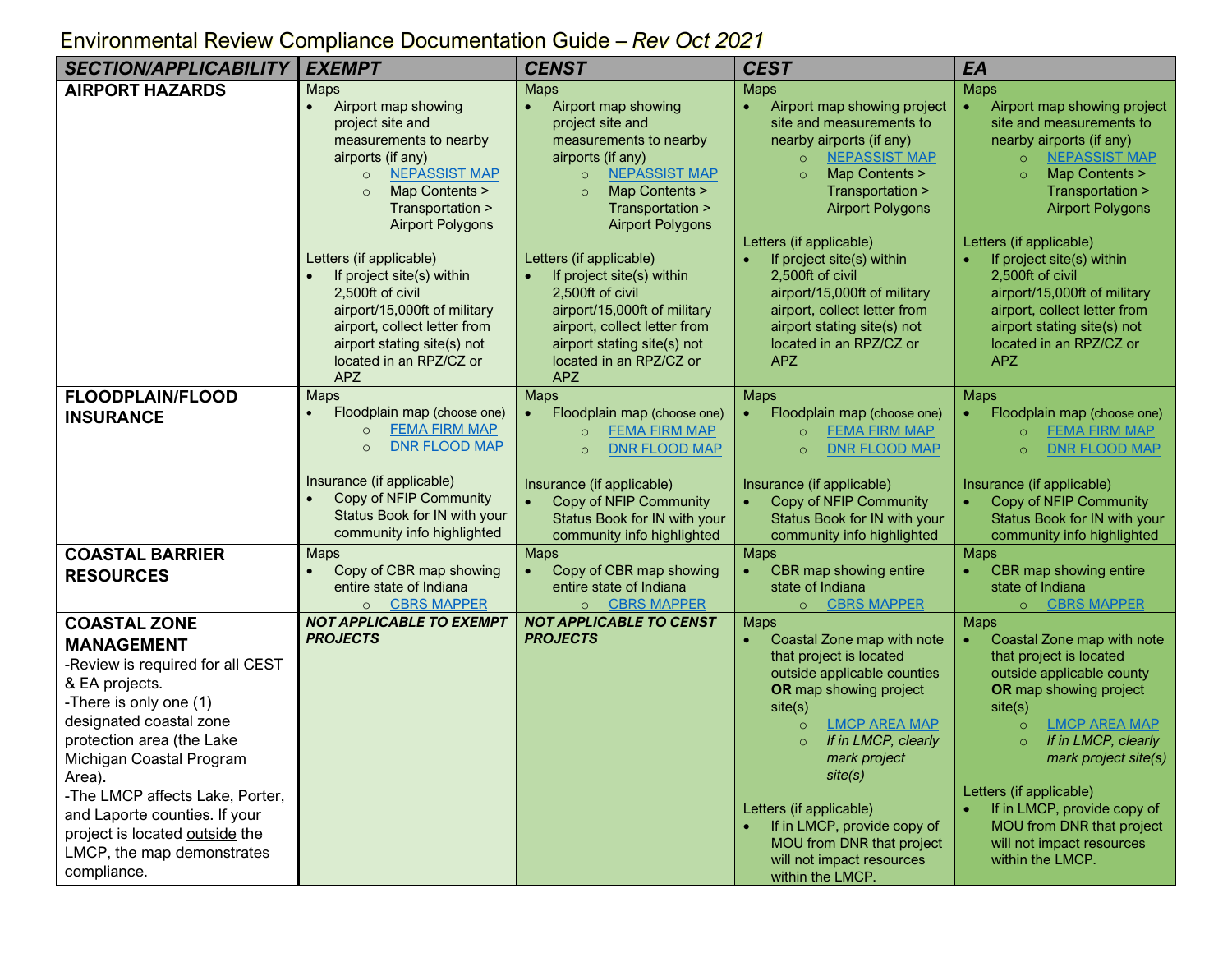| <b>SECTION/APPLICABILITY</b>                                                                                                                                                                                                                                                                                                       | <b>EXEMPT</b>                                      | <b>CENST</b>                                      | <b>CEST</b>                                                                                                                                                                                                                                                                                                                 | EA                                                                                                                                                                                                                                                                                                                                             |
|------------------------------------------------------------------------------------------------------------------------------------------------------------------------------------------------------------------------------------------------------------------------------------------------------------------------------------|----------------------------------------------------|---------------------------------------------------|-----------------------------------------------------------------------------------------------------------------------------------------------------------------------------------------------------------------------------------------------------------------------------------------------------------------------------|------------------------------------------------------------------------------------------------------------------------------------------------------------------------------------------------------------------------------------------------------------------------------------------------------------------------------------------------|
| <b>SOLE SOURCE AQUIFERS</b><br>-Projects involving acquisition,<br>leasing, or rehab (expansion of<br>20% or less) do not trigger<br>compliance review.<br>-Projects involving major rehab<br>and/or construction must<br>demonstrate compliance with<br>this section.                                                             | <b>NOT APPLICABLE TO EXEMPT</b><br><b>PROJECTS</b> | <b>NOT APPLICABLE TO CENST</b><br><b>PROJECTS</b> | <b>Maps</b><br>Sole Source Aquifer map<br><b>NEPASSIST MAP</b><br>$\circ$<br>Map Contents ><br>Transportation ><br><b>Airport Polygons</b><br>Letters (if applicable)<br>If project site(s) within sole<br>source aquifer, provide<br><b>MOU from EPA</b>                                                                   | <b>Maps</b><br>Sole Source Aquifer map<br><b>NEPASSIST MAP</b><br>$\circ$<br>Map Contents ><br>$\circ$<br>Transportation ><br><b>Airport Polygons</b><br>Letters (if applicable)<br>If project site(s) within sole<br>source aquifer, provide<br><b>MOU from EPA</b>                                                                           |
| <b>WETLANDS PROTECTION</b><br>-Projects involving new<br>construction and/or ground<br>disturbance (digging, draining,<br>diking, dredging, channelizing,<br>filling, etc.) trigger review.<br>-If the project impacts an on-<br>site/off-site wetland, the HUD 8-<br>Step Process must be<br>completed.                           | <b>NOT APPLICABLE TO EXEMPT</b><br><b>PROJECTS</b> | <b>NOT APPLICABLE TO CENST</b><br><b>PROJECTS</b> | <b>Maps</b><br>Wetlands map<br><b>FWS WETLANDS</b><br>$\circ$<br><b>INVENTORY MAP</b><br>Other (if applicable)<br>Copy of HUD 8-Step<br>Decision-Making<br>documentation<br>Floodplain Notices & Proof<br>of Publication                                                                                                    | <b>Maps</b><br>Wetlands map<br><b>FWS WETLANDS</b><br>$\circ$<br><b>INVENTORY MAP</b><br>Other (if applicable)<br>Copy of HUD 8-Step<br>Decision-Making<br>documentation<br>Floodplain Notices & Proof<br>of Publication                                                                                                                       |
| <b>WILD &amp; SCENIC RIVERS</b><br>-Projects are automatically in<br>compliance. IN has no wild/<br>scenic rivers. Provide map to<br>demonstrate compliance.                                                                                                                                                                       | <b>NOT APPLICABLE TO EXEMPT</b><br><b>PROJECTS</b> | <b>NOT APPLICABLE TO CENST</b><br><b>PROJECTS</b> | <b>Maps</b><br><b>Wild/Scenic Rivers map</b><br>US FWS-IN<br>$\circ$<br><b>WILD/SCENIC</b><br><b>RIVERS MAP</b>                                                                                                                                                                                                             | <b>Maps</b><br><b>Wild/Scenic Rivers map</b><br><b>US FWS-IN</b><br>$\circ$<br><b>WILD/SCENIC</b><br><b>RIVERS MAP</b>                                                                                                                                                                                                                         |
| <b>ENDANGERED SPECIES</b><br>-Projects involving rental<br>assistance, acquisition of<br>existing buildings, and<br>interior/exterior renovations or<br>repairs have no effect on<br>habitats. No further<br>documentation is required.<br>-Certain CEST activities and all<br>EA activities must complete<br>review/consultation. | <b>NOT APPLICABLE TO EXEMPT</b><br><b>PROJECTS</b> | <b>NOT APPLICABLE TO CENST</b><br><b>PROJECTS</b> | <b>Maps</b><br><b>Endangered Species</b><br>map/resource list<br>US FWS IPaC<br>$\circ$<br><b>MAP</b><br>Map required for<br>$\circ$<br><b>CEST</b> broad level<br>Tier I review.<br>Letters (if applicable)<br><b>IN DNR-FWS consultation</b><br>and concurrence letters<br>US FWS consultation and<br>concurrence letters | <b>Maps</b><br><b>Endangered Species</b><br>map/resource list<br><b>US FWS IPaC MAP</b><br>$\circ$<br>Optional to submit<br>$\circ$<br>map at ER<br>Release, Must<br>maintain in the<br>ERR.<br>Letters (required)<br><b>IN DNR-FWS consultation</b><br>$\bullet$<br>and concurrence letters<br>US FWS consultation and<br>concurrence letters |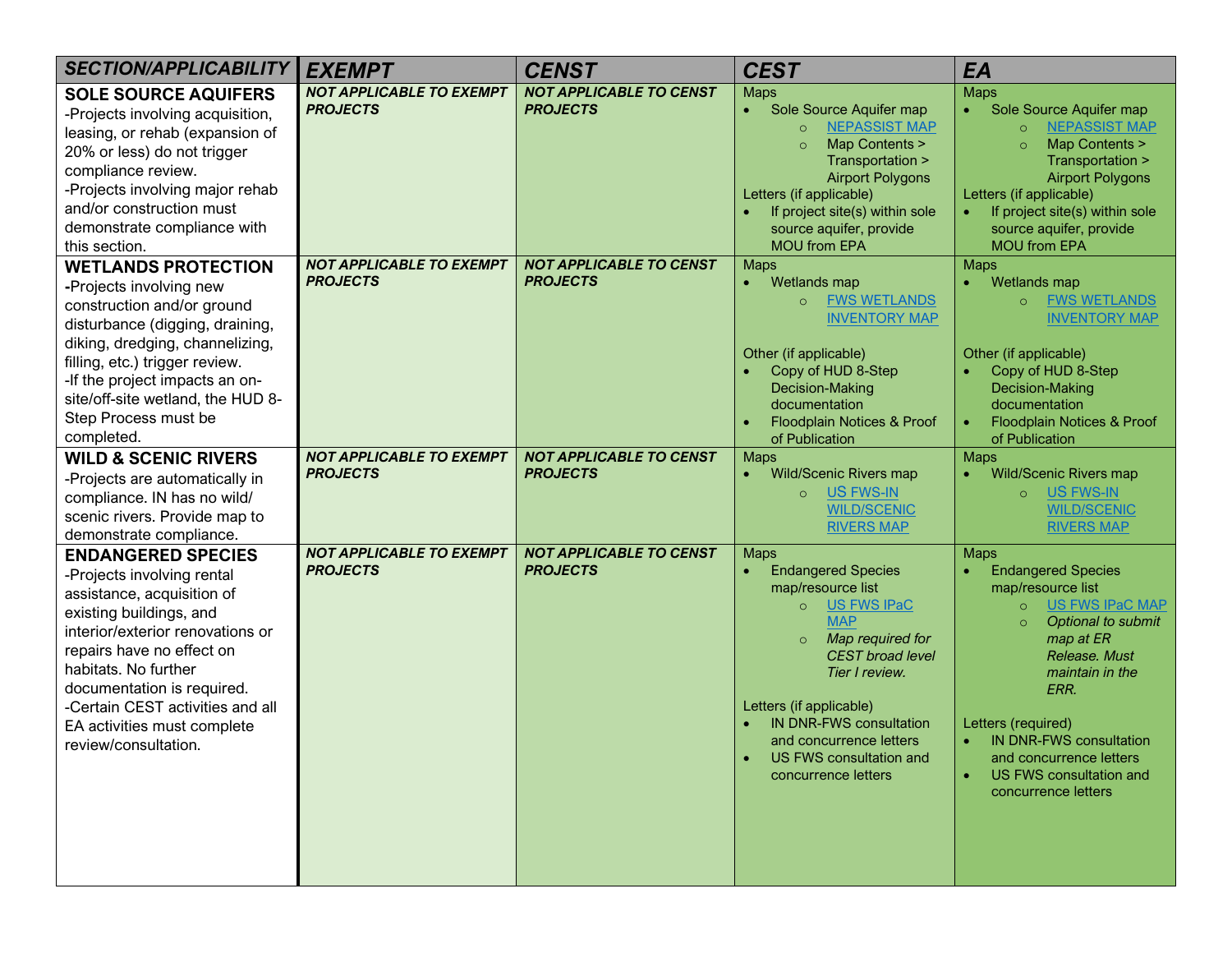| <b>SECTION/APPLICABILITY</b>                                                                                                                                                                                                                                                                                                                                                                                           | <b>EXEMPT</b>                                      | <b>CENST</b>                                      | <b>CEST</b>                                                                                                                                                                                                                                                                                                                                                                                                                                                           | EA                                                                                                                                                                                                                                                                                                                                                                                                                                                                                        |
|------------------------------------------------------------------------------------------------------------------------------------------------------------------------------------------------------------------------------------------------------------------------------------------------------------------------------------------------------------------------------------------------------------------------|----------------------------------------------------|---------------------------------------------------|-----------------------------------------------------------------------------------------------------------------------------------------------------------------------------------------------------------------------------------------------------------------------------------------------------------------------------------------------------------------------------------------------------------------------------------------------------------------------|-------------------------------------------------------------------------------------------------------------------------------------------------------------------------------------------------------------------------------------------------------------------------------------------------------------------------------------------------------------------------------------------------------------------------------------------------------------------------------------------|
| <b>SITE CONTAMINATION</b><br>-HUD policy dictates all<br>properties proposed for use in<br>HUD programs must undergo<br>Site Contamination review.<br>-Projects involving residential<br>property (single or multifamily)<br>and projects with intended end<br>use being regular or increased<br>occupancy (RHP, PFP, etc.)                                                                                            | <b>NOT APPLICABLE TO</b><br><b>EXEMPT PROJECTS</b> | <b>NOT APPLICABLE TO CENST</b><br><b>PROJECTS</b> | <b>Maps</b><br><b>Site Contamination maps</b><br><b>NEPASSIST MAP</b><br>$\circ$<br>Map Contents ><br><b>EPA Facilities &gt;</b><br><b>Select All</b><br><b>Site Contamination maps</b><br><b>ENVIROMAPPER</b><br>$\circ$<br><b>Search Envirofacts</b><br>> Use any filters<br>that best apply                                                                                                                                                                        | <b>Maps</b><br><b>Site Contamination maps</b><br><b>NEPASSIST MAP</b><br>$\circ$<br>Map Contents ><br>$\circ$<br><b>EPA Facilities &gt;</b><br><b>Select All</b><br><b>Site Contamination maps</b><br><b>ENVIROMAPPER</b><br>$\circ$<br><b>Search Envirofacts</b><br>$\Omega$<br>> Use any filters<br>that best apply                                                                                                                                                                     |
| must undergo review.<br>-Water infrastructure projects<br>(WDW, SIP, etc.) and BCP<br>projects are generally excepted<br>from Site Contamination review.                                                                                                                                                                                                                                                               |                                                    |                                                   | Letters (if applicable)<br>If site was previously<br>contaminated and<br>remediated, Letter of<br>No Further Action from<br>EPA or IDEM                                                                                                                                                                                                                                                                                                                               | Letters (if applicable)<br>If site was previously<br>contaminated and<br>remediated, Letter of<br>No Further Action from<br>EPA or IDEM                                                                                                                                                                                                                                                                                                                                                   |
| <b>AIR QUALITY</b><br>-Projects involving new<br>construction or conversion of<br>land use to facilitate the<br>development of public,<br>commercial, or industrial<br>facilities, or multi-family/multi-<br>unit dwellings must undergo Air<br>Quality review.<br>-Projects involving demolition<br>and rehab (that doesn't exceed<br>the 20% expansion threshold)<br>do not generally require Air<br>Quality review. | <b>NOT APPLICABLE TO</b><br><b>EXEMPT PROJECTS</b> | <b>NOT APPLICABLE TO CENST</b><br><b>PROJECTS</b> | <b>Maps</b><br>Air Quality map<br><b>FEMA FIRM MAP</b><br>$\circ$<br><b>NEPASSIST MAP</b><br>$\Omega$<br>Map Contents ><br>Nonattainment<br><b>Areas &gt; Select All</b><br>Letters (if applicable)<br><b>IDEM Letter (general ER</b><br>consult letter) is required.<br>If project site(s) are located<br>$\bullet$<br>in a nonattainment area,<br>also provide a conformity<br>decision from IDEM or EPA<br>stating emissions does not<br>exceed de minimis levels. | <b>Maps</b><br>Air Quality map<br><b>FEMA FIRM MAP</b><br>$\circ$<br><b>NEPASSIST MAP</b><br>$\circ$<br>Map Contents ><br>$\Omega$<br>Nonattainment<br><b>Areas &gt; Select All</b><br>Letters (required)<br><b>IDEM Letter (general ER</b><br>consult letter) is required.<br>Letters (if applicable)<br>If project site(s) are located<br>in a nonattainment area,<br>also provide a conformity<br>decision from IDEM or EPA<br>stating emissions does not<br>exceed de minimis levels. |
| <b>FARMLAND PROTECTION</b><br>-Projects involving new<br>construction/development<br>and/or conversion of farmland<br>must undergo Farmlands<br>review.<br>-Projects not involving the above<br>activities or taking place in<br>urban settings do not trigger<br>review.                                                                                                                                              | <b>NOT APPLICABLE TO</b><br><b>EXEMPT PROJECTS</b> | <b>NOT APPLICABLE TO CENST</b><br><b>PROJECTS</b> | Letters (if applicable)<br><b>USDA-NRCS Letter stating</b><br>project does not cause a<br>conversion or prime<br>farmland.                                                                                                                                                                                                                                                                                                                                            | Letters (required)<br><b>USDA-NRCS Letter stating</b><br>project does not cause a<br>conversion or prime<br>farmland.                                                                                                                                                                                                                                                                                                                                                                     |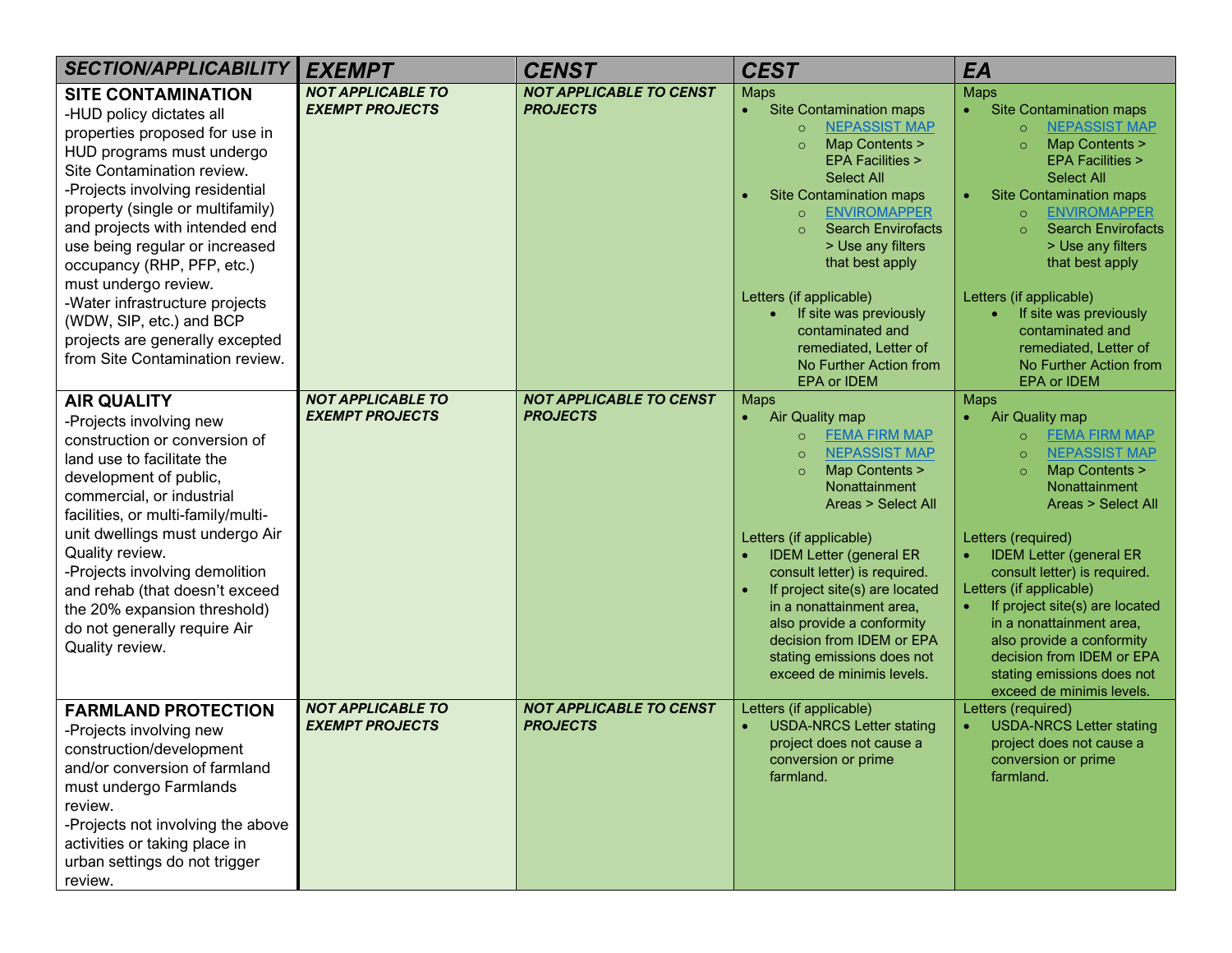| <b>SECTION/APPLICABILITY</b>                                                                                                                                                                                                                                                                                                                                                                                                                                            | <b>EXEMPT</b>                                      | <b>CENST</b>                                      | <b>CEST</b>                                                                                                                                                                                                                                                                                                                                                                                                      | EA                                                                                                                                                                                                                                                                                                                                                                                           |
|-------------------------------------------------------------------------------------------------------------------------------------------------------------------------------------------------------------------------------------------------------------------------------------------------------------------------------------------------------------------------------------------------------------------------------------------------------------------------|----------------------------------------------------|---------------------------------------------------|------------------------------------------------------------------------------------------------------------------------------------------------------------------------------------------------------------------------------------------------------------------------------------------------------------------------------------------------------------------------------------------------------------------|----------------------------------------------------------------------------------------------------------------------------------------------------------------------------------------------------------------------------------------------------------------------------------------------------------------------------------------------------------------------------------------------|
| <b>NOISE ABATEMENT &amp;</b><br><b>CONTROL</b><br>-Projects involving rehab (major<br>or minor), modernization, new<br>construction of new residential<br>or long-term residential care<br>facilities must undergo Noise<br>Abatement/Control review and<br>demonstrate noise attenuation<br>measures will be incorporated<br>into construction (if applicable).<br>-Water infrastructure projects<br>and blight clearance projects<br>don't generally trigger review.  | <b>NOT APPLICABLE TO</b><br><b>EXEMPT PROJECTS</b> | <b>NOT APPLICABLE TO CENST</b><br><b>PROJECTS</b> | <b>Maps</b><br>Noise Generators map with<br>$\bullet$<br>measurements to nearby<br>noise generators (if any)<br><b>NEPASSIST MAP</b><br>$\circ$<br>Map Contents ><br>Transportation ><br><b>Select All</b><br>Other (if applicable)<br>List of attenuation measures<br>to be incorporated into<br>construction/rehab<br><b>Noise Assessment results</b><br>If new construction, EIS or<br><b>Waiver from CPD</b> | <b>Maps</b><br>Noise Generators map with<br>measurements to nearby<br>noise generators (if any)<br><b>NEPASSIST MAP</b><br>$\circ$<br>Map Contents ><br>Transportation ><br><b>Select All</b><br>Other (if applicable)<br>List of attenuation measures<br>to be incorporated into<br>construction/rehab<br>Noise Assessment results<br>If new construction, EIS or<br><b>Waiver from CPD</b> |
| <b>EXPLOSIVE/FLAMMABLE</b><br><b>FACILITIES</b><br>-Projects that include<br>development, construction,<br>rehab that will increase<br>residential densities, or<br>conversion of land must<br>undergo Explosives/Flammable<br>Facilities review.<br>-Projects that do not increase<br>residential densities or cause a<br>conversion of land do not<br>generally trigger review.<br>Examples: water infrastructure<br>projects, minor rehab,<br>demolition activities. | <b>NOT APPLICABLE TO</b><br><b>EXEMPT PROJECTS</b> | <b>NOT APPLICABLE TO CENST</b><br><b>PROJECTS</b> | <b>Maps</b><br><b>Site Contamination maps</b><br>$\bullet$<br><b>ENVIROMAPPER</b><br>$\circ$<br><b>Search Envirofacts</b><br>$\Omega$<br>> Use any filters<br>that best apply<br>Google Maps or<br>$\circ$<br>Engineer-prepared<br>map indicating<br>additional sites of<br>concern not listed<br>in Enviromapper.                                                                                               | <b>Maps</b><br><b>Site Contamination maps</b><br>$\bullet$<br><b>ENVIROMAPPER</b><br>$\circ$<br><b>Search Envirofacts</b><br>$\Omega$<br>> Use any filters<br>that best apply<br>Google Maps or<br>$\circ$<br>Engineer-prepared<br>map indicating<br>additional sites of<br>concern not listed<br>in Enviromapper.                                                                           |
| <b>ENVIRONMENTAL JUSTICE</b><br>-All CEST/EA projects must<br>undergo Environmental Justice<br>review to demonstrate any<br>potential/real environmental<br>impacts will not<br>disproportionately affect<br>minority and low-income<br>populations.                                                                                                                                                                                                                    | <b>NOT APPLICABLE TO</b><br><b>EXEMPT PROJECTS</b> | <b>NOT APPLICABLE TO CENST</b><br><b>PROJECTS</b> | <b>Maps</b><br><b>EJ Demographics/Impacts</b><br>map and report<br><b>EJSREEN MAP</b><br>Other (if applicable)<br>If adverse effects<br>disproportionately impact EJ<br>populations, documentation<br>showing the EJ community<br>was notified, consulted, and<br>included in planning<br>processes.                                                                                                             | <b>Maps</b><br>EJ Demographics/Impacts<br>map and report<br><b>EJSREEN MAP</b><br>Other (if applicable)<br>If adverse effects<br>disproportionately impact<br>EJ populations,<br>documentation showing the<br>EJ community was notified,<br>consulted, and included in<br>planning processes.                                                                                                |